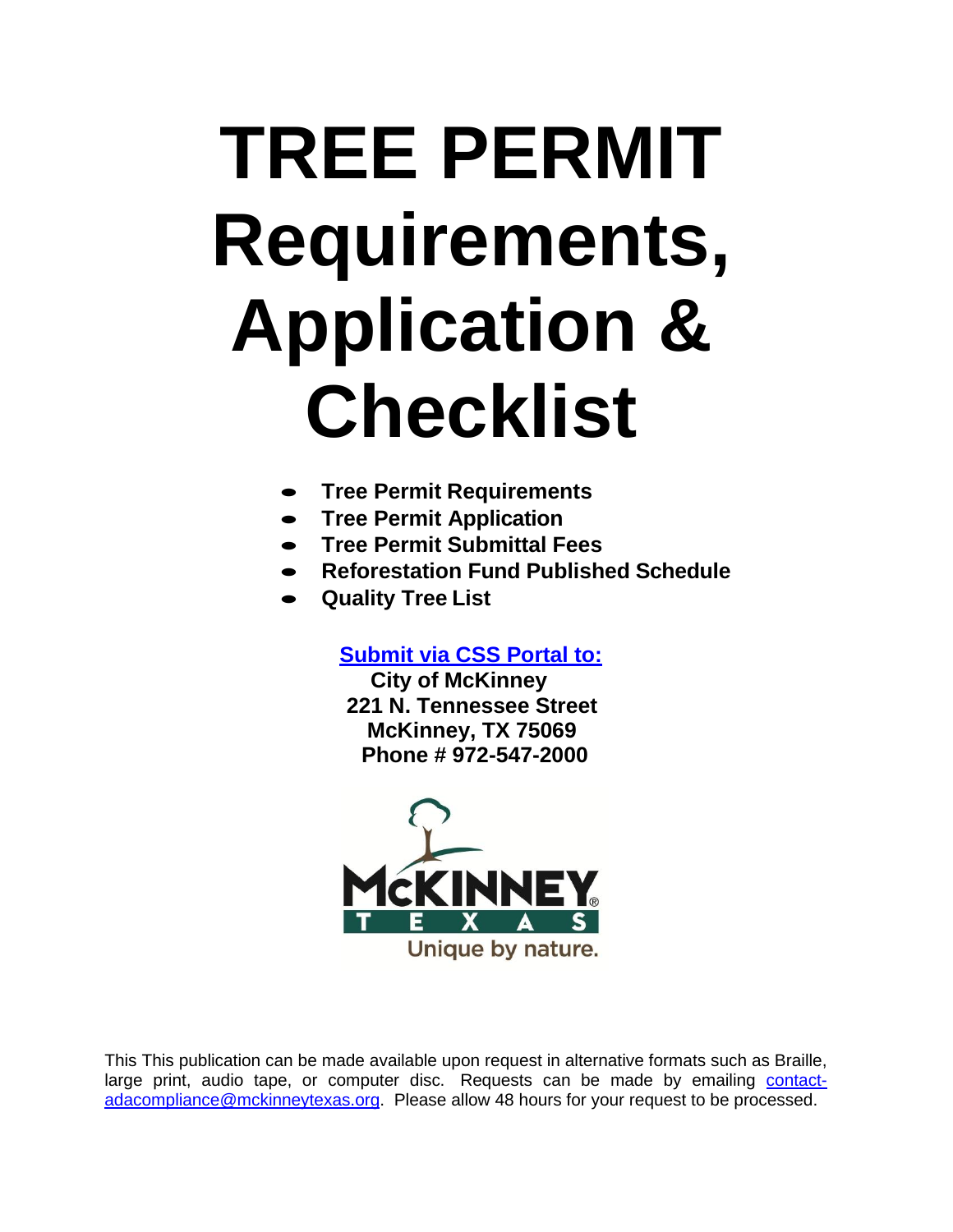# **TREE PERMIT REQUIREMENTS**

A permit is required before critically altering any protected tree, unless the protected tree:

- Endangers the public health, welfare, or safety and immediate alteration isrequired
- Disrupts public utility service (Only action required to restore service)
- Is located on the property of a licensed tree nursery
- Is located on a lot of record with a single family or duplex residence; is located outside the floodplain, tree preservation zone, erosion hazard setback easement; and has a caliper size of less than 27 inches.

### **Tree Permits**

Tree Permits are required prior to the issuance of a development permit and building permit. To apply for a Tree Permit, you must use our [Customer Self Service Portal](https://egov.mckinneytexas.org/EnerGov_Prod/SelfService) on the City of McKinney website, to apply for this permit.

Submissions for Tree Permits must include:

- 1. The completed application form, signed by the owner of the property
- 2. Tree Survey (digital pdf format) showing:
	- Applicant's name, address, and phone number
	- Locator map
	- North arrow
	- Property lines, with dimensions
	- Engineering Scale (not larger than 1"=200' same as a site plan orplat)
	- Location of all right-of-way, and easements (existing, or proposed with associated construction project)
	- Location of all buildings, structures, pools, parking and vehicular maneuvering areas, utilities, sidewalks, and other improvements (existing or proposed)
	- Adjacent land uses, and zoning of adjacent properties
	- Creeks, lakes, and other water features (existing or proposed)
	- Location of FEMA one-hundred year floodplain, NRCS lake tree preservation zone, or erosion hazard setback easement.
	- Any proposed non-disturbance areas
	- Location, species, and size of all trees six inches (6") caliper or greater measured at four feet six inches height (4'-6")
	- Any additional information necessary to review the survey/plan
- 3. Tree Preservation Plan (digital pdf format) showing:
	- Major site construction features, existing trees to remain, trees being removed, and replacement trees (type, location, number, and size indicated)
	- Proposed and existing contours
	- Identification of caliper, species, and location of trees that are to remain
	- Identification of caliper, species, and location of trees to be removed
	- Tree protection
- 4. Letter of intent (digital pdf format)

If a property contains no trees, please check **Affidavit of No Trees** under **Type of Tree Permit Application**  within the Tree Permit Application. This can be accepted in lieu of a tree survey/plan. Contact the Landscape Administrator for more information.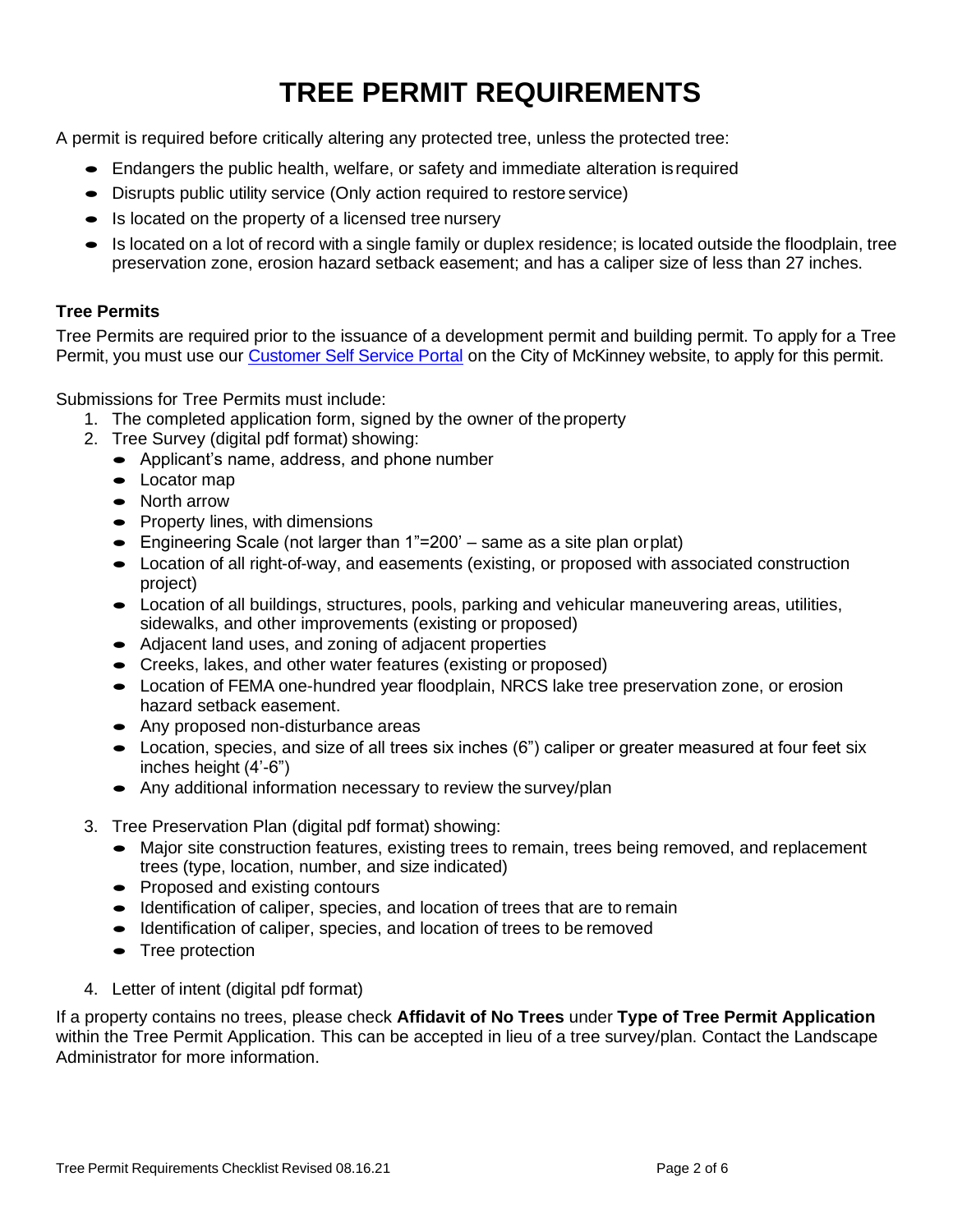

**[TREE PERMIT APPLICATION](https://egov.mckinneytexas.org/EnerGov_Prod/SelfService)**

| <b>Type of Tree Permit Application</b>                                                                                                                                                                                         |                                                                                                                                                                                                                                                                                                                                                                                                                            |                     |
|--------------------------------------------------------------------------------------------------------------------------------------------------------------------------------------------------------------------------------|----------------------------------------------------------------------------------------------------------------------------------------------------------------------------------------------------------------------------------------------------------------------------------------------------------------------------------------------------------------------------------------------------------------------------|---------------------|
| <b>Affidavit of No Trees</b>                                                                                                                                                                                                   | All Trees on Site Being Preserved                                                                                                                                                                                                                                                                                                                                                                                          | <b>Tree Removal</b> |
| <b>Application Information</b>                                                                                                                                                                                                 |                                                                                                                                                                                                                                                                                                                                                                                                                            |                     |
|                                                                                                                                                                                                                                |                                                                                                                                                                                                                                                                                                                                                                                                                            |                     |
|                                                                                                                                                                                                                                |                                                                                                                                                                                                                                                                                                                                                                                                                            |                     |
|                                                                                                                                                                                                                                |                                                                                                                                                                                                                                                                                                                                                                                                                            |                     |
|                                                                                                                                                                                                                                |                                                                                                                                                                                                                                                                                                                                                                                                                            |                     |
| Owner's Information (if different than applicant)                                                                                                                                                                              |                                                                                                                                                                                                                                                                                                                                                                                                                            |                     |
|                                                                                                                                                                                                                                |                                                                                                                                                                                                                                                                                                                                                                                                                            |                     |
|                                                                                                                                                                                                                                |                                                                                                                                                                                                                                                                                                                                                                                                                            |                     |
| <b>Project Information</b>                                                                                                                                                                                                     |                                                                                                                                                                                                                                                                                                                                                                                                                            |                     |
|                                                                                                                                                                                                                                |                                                                                                                                                                                                                                                                                                                                                                                                                            |                     |
| Project Location: The contract of the contract of the contract of the contract of the contract of the contract of the contract of the contract of the contract of the contract of the contract of the contract of the contract |                                                                                                                                                                                                                                                                                                                                                                                                                            |                     |
|                                                                                                                                                                                                                                |                                                                                                                                                                                                                                                                                                                                                                                                                            |                     |
|                                                                                                                                                                                                                                |                                                                                                                                                                                                                                                                                                                                                                                                                            |                     |
| <b>Class of Work</b><br><b>Tree Removal</b>                                                                                                                                                                                    | Transplanting                                                                                                                                                                                                                                                                                                                                                                                                              | Trimming            |
| there are outstanding violations of those requirements.                                                                                                                                                                        | I hereby certify that this application meets the requirements of Section 146-136 of the City of McKinney Code of Ordinances and further<br>certify that all construction pertaining to this project shall meet the requirements of Section 146-136 of the City of McKinney Code of<br>Ordinance. I understand the City of McKinney may refuse to accept any public requirements and/or issue a Certificate of Occupancy if |                     |

Signature of Owner/Applicant or Authorized Agent:<br>
Date: Date: Date: Date: Date: Date: Date: Date: Date: Date: Date: Date: Date: Date: Date: Date: Date: Date: D

**[Submit via CSS Portal to:](https://egov.mckinneytexas.org/EnerGov_Prod/SelfService)**

**City of McKinney 221 N. Tennessee St. McKinney, TX 75069**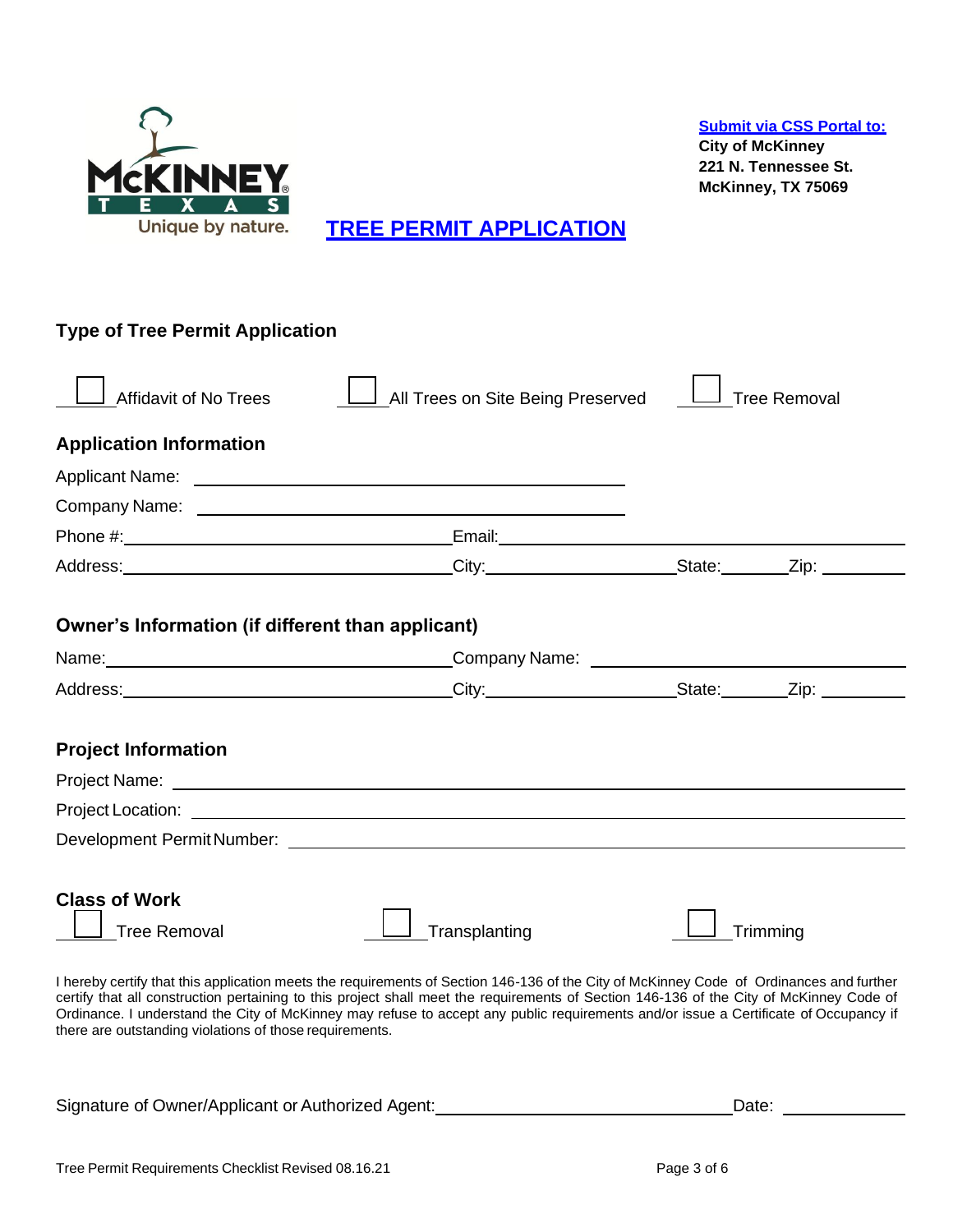# **Tree Permit Submittal Fees**

The Charge/fee for the services of the Engineering Department for review of submittals for tree permit processing and issuance shall be as follows:

| <b>PERMIT</b>                     | <b>CHARGE/FEE</b>                      |
|-----------------------------------|----------------------------------------|
| <b>Tree Permit</b>                | \$50.00 + fee based on number of trees |
| Fee for sites with up to 10 trees | \$10.00                                |
| Fee for sites with 10 to 50 trees | \$50.00                                |
| Fee for sites with $50 +$ trees   | \$100.00                               |

**Fees due prior to receiving development permit.**

## **Reforestation Fund Published Schedule**

## **(Updated August 2020)**

If an applicant cannot replace trees on the same property to meet mitigation requirements, and if the Landscape Administrator does not approve replanting on an alternate site, the applicant shall make a payment into the Reforestation Fund.

• The amount of the payment per tree is as follows:

| 4" caliper trees | \$500.00  |
|------------------|-----------|
| 6" caliper trees | \$1200.00 |

The Reforestation funds are for purchasing, growing and/or irrigating trees. These funds paid into the Reforestation Fund shall be spent within three (3) years of payment or shall be returned to the payer.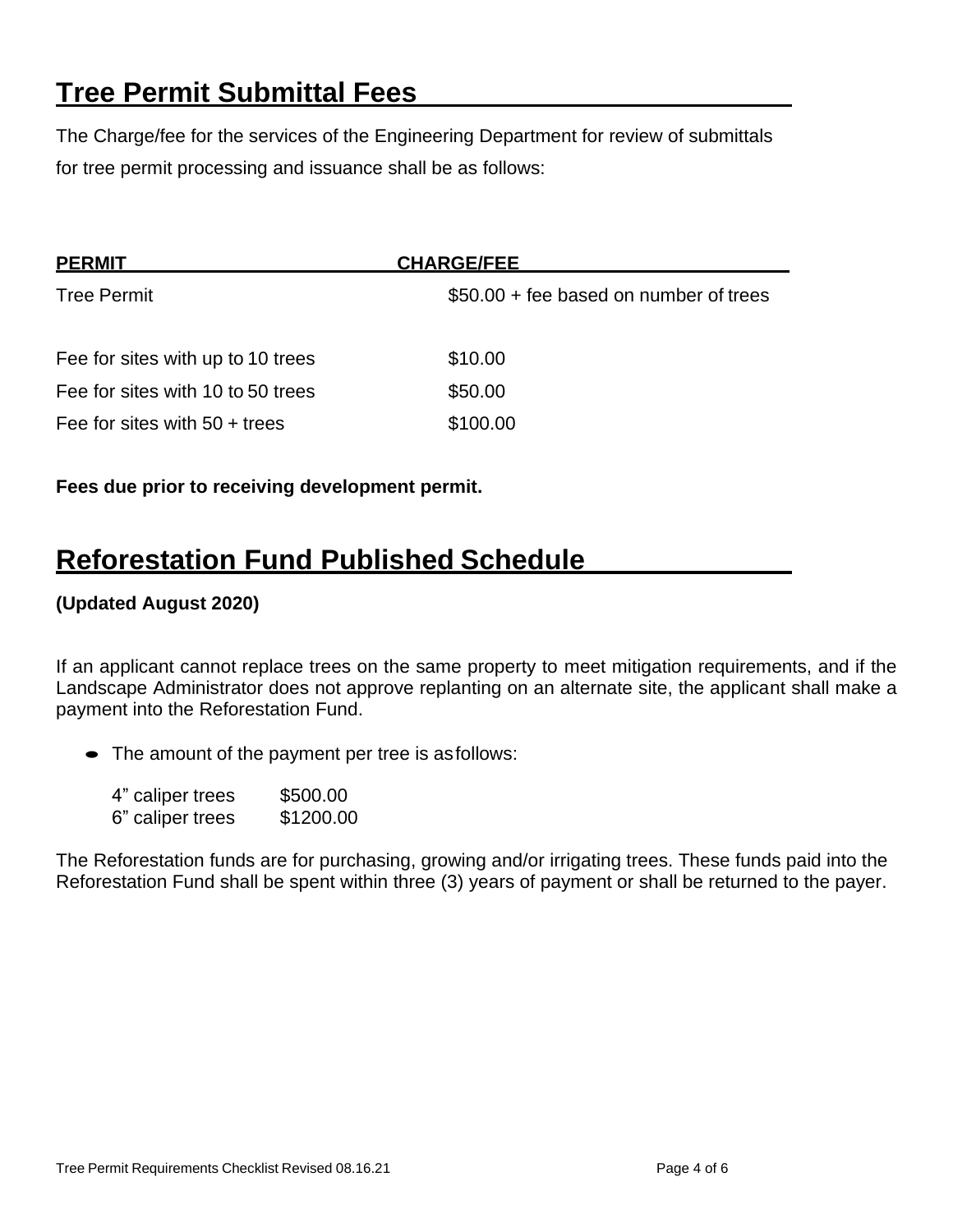### **Section A-2. Quality tree list.**

#### **COMMON NAME BOTANICAL NAME**

Red Maple *Acer rubrum* Shantung Maple *Acer truncatum* Texas Buckeye *Aesculus argute* Chittamwood *Bumelia lanuginose* Hickory *Carya spp.* Pecan *Carya illioinensis* Redbud *Cercis spp.* Dogwood *Cornus drummondii* Smoketree *Cotinus coggygria* Hawthorn *Crataegus* Arizona Cypress *Cupressus arizonica* Texas Persimmon *Diospyros texana* Texas Ash *Fraxinus texensis* Gingko *Ginkgo biloba* Possumhaw Holly *Ilex decidua* Yaupon Holly *Ilex vomitoria* Alligator Juniper *Juniperus deppeana* Walnut *Juglans nigra* Eastern Red Cedar *Juniperus virginiana* Crape Myrtle *Lagerstroemia indica* Southern Magnolia *Magnolia grandiflora* Saucer Magnolia *Magnolia soulangiana* Star Magnolia *Magnolia stellate* Crabapple *Mallus spp.* Eldarica Pine *Pinus eldarica* Austrian Pine *Pinus nigra* Chinese Pistache *Pistachia chinensis* Sycamore *Platanus occidentalis* Cherry Laurel *Prunus caroliniana*

Caddo Maple *Acer sacharum 'Caddo'* Leyland Cypress *Cupressocyparis leylandii* Golden Raintree Koelreuteria paniculata Sweetgum *Liquidambar styraciflua* Dawn Redwood *Metasequoia glyptostroboides*